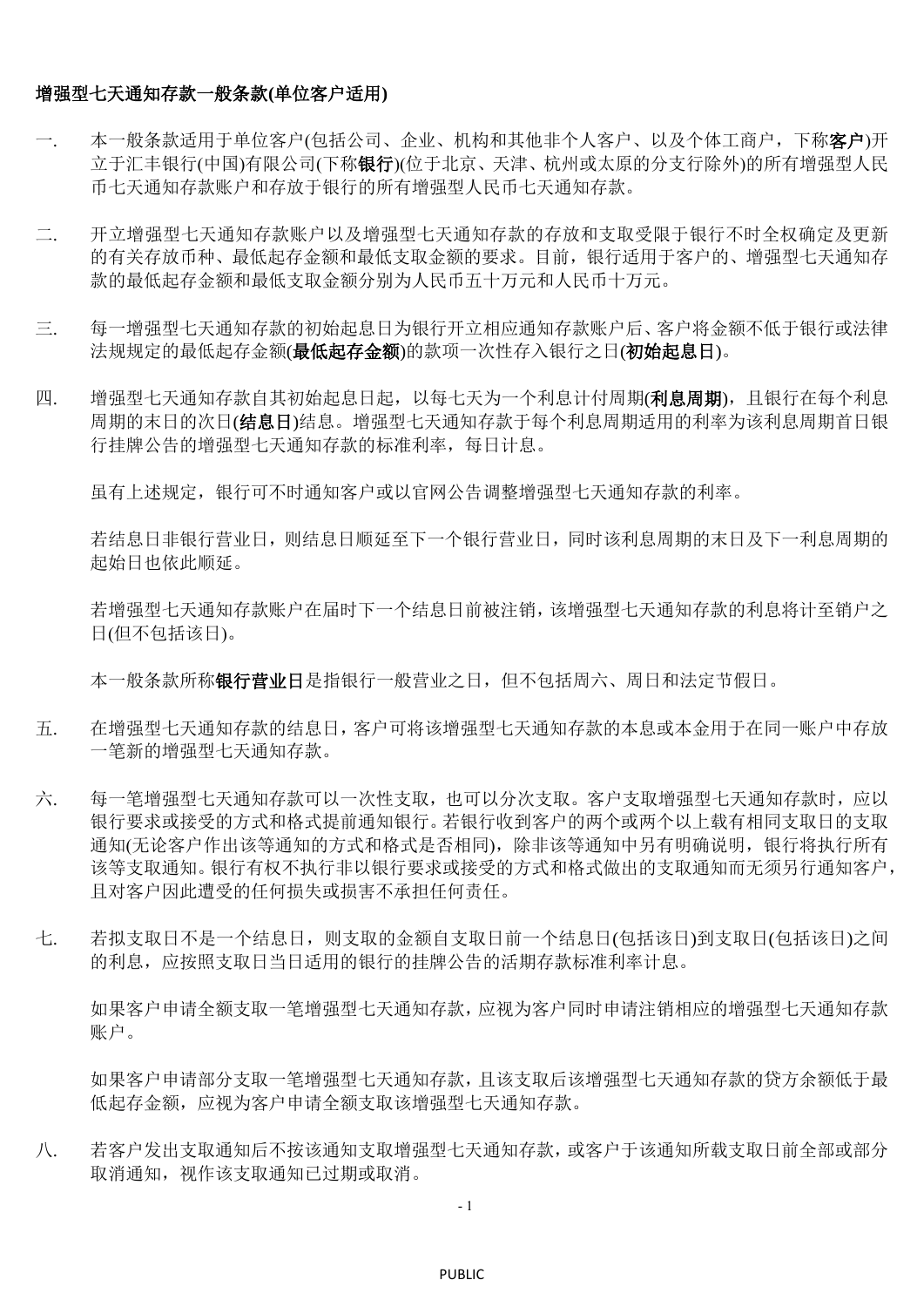九. 任何增强型七天通知存款的存入、续存和支取,仅可在银行营业日办理。

银行于任何非银行营业日收到的通知或指示将被视为于该日的下一银行营业日收讫。若增强型七天通知 存款支取通知中载明的支取日期非银行营业日,银行将在该载明的支取日期的下一或(根据银行全权决 定)上一银行营业日办理支取。

- 十. 本一般条款的英文本仅供参考。中英文如有歧义,须以中文本为准。
- 十一. 银行和客户间关于账户或银行业务关系的一般条款条件或其他任何文件(经不时修改、重述、修订或续 展)适用于客户以及本一般条款项下增强型七天通知存款和增强型七天通知存款账户。
- 十二. 银行可随时全权决定修订本一般条款。有关修订将在银行营业场所或官方网站公布或以银行决定的其他 方式事先通知客户。除非客户于通知期结束前全额支取所有增强型七天通知存款,否则客户将被视为同 意该等修订。
- 十三. 本一般条款(经不时修改)受中国的法律所管辖,并按其解释。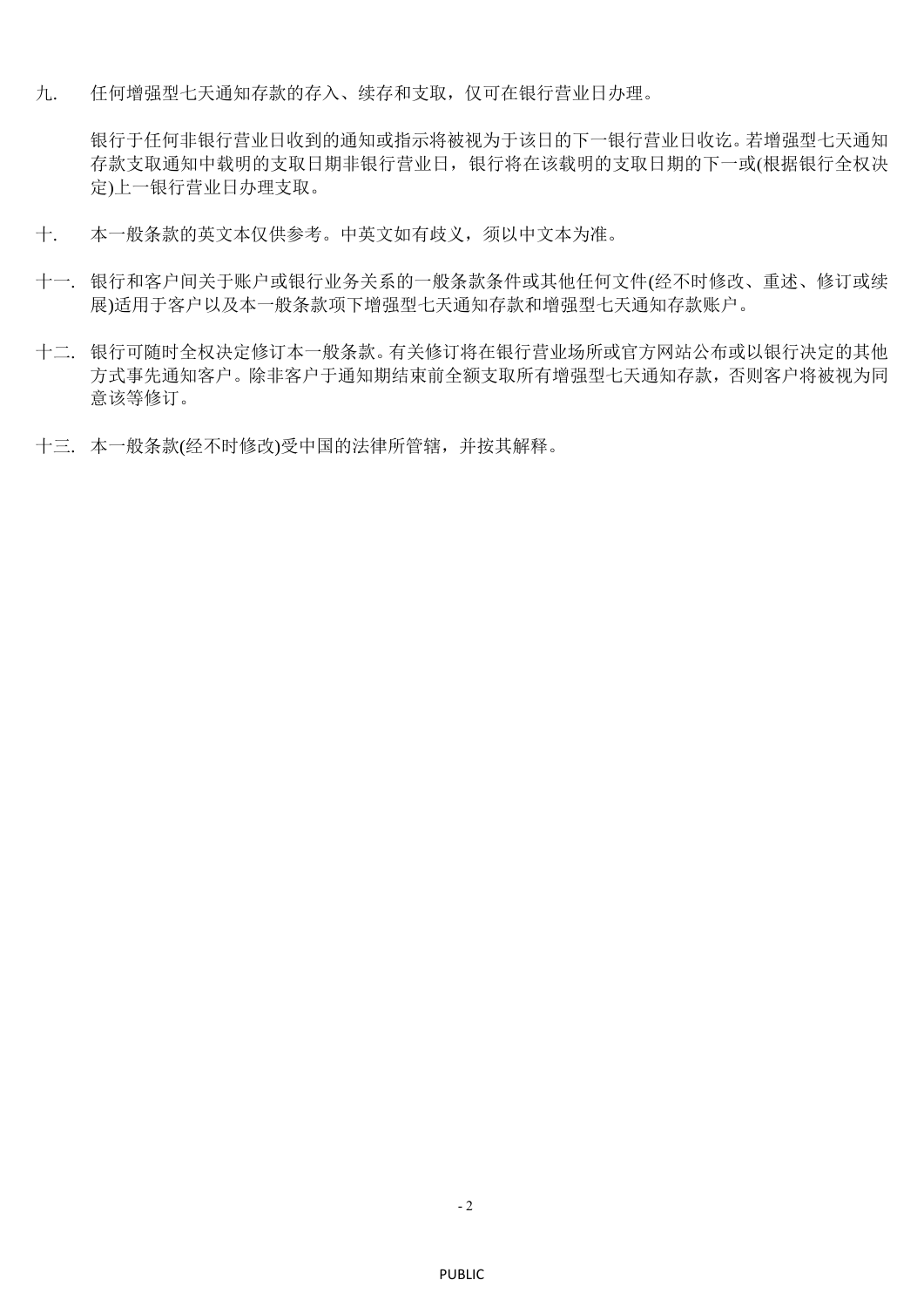## **7 DAY CALL DEPOSIT PLUS GENERAL TERMS AND CONDITIONS (FOR CORPORATE CUSTOMERS)**

- 1. These General Terms and Conditions apply to all RMB 7 Day Call Deposit PLUS accounts opened and all RMB 7 Day Call Deposit PLUS placed with HSBC Bank (China) Company Limited (the **Bank**) (other than any branch or sub-branch located in Beijing, Tianjin, Hangzhou or Taiyuan) by corporate customers (including corporations, enterprises, institutions and other non-personal customers, as well as sole proprietors, collectively the **Customer**).
- 2. Opening 7 Day Call Deposit PLUS account and placement and withdrawal of a 7 Day Call Deposit PLUS is subject to the Bank's requirements regarding deposit currency, minimum placement amount and minimum withdrawal amount as determined and updated by the Bank at its sole discretion from time to time. The minimum placement amount and the minimum withdrawal amount of a 7 Day Call Deposit PLUS applicable to the Customers and as required by the Bank for the time being are (in case of placement) RMB500,000 and (in case of withdrawal) RMB100,000.
- 3. The initial value day (the **Initial Value Day**) of a 7 day call deposit PLUS is the date on which the Customer places the call deposit with the Bank in one lump sum in an amount no less than the minimum deposit amount (the **Minimum Deposit Amount**) required by the Bank or by law after the corresponding call deposit account is opened by the Bank.
- 4. Each consecutive 7-day period commencing on the Initial Value Date of a 7 day call deposit PLUS constitutes that call deposit's interest settlement cycle (the **Interest Cycle**) and the Bank will settle the accrued interest of each Interest Cycle on the day (each a **Settlement Day**) immediately following the last day of that Interest Cycle. A 7 day call deposit PLUS shall, for each of its Interest Cycles, accrue interest on a daily basis at the standard rate for 7 day call deposit PLUS adopted and published by the Bank which is prevailing on the first day of that Interest Cycle.

Notwithstanding the provisions above, deposit interest rate applicable to a 7 day call deposit PLUS may be adjusted by the Bank from time to time upon notification to the Customer or via public announcement made in the Bank's official website.

If a Settlement Day is not a banking day, it will be postponed to the immediately following banking day, and the last day of then current Interest Cycle and the commencement day of the immediately following Interest Cycle will be postposed accordingly.

If a 7 day call deposit PLUS account is closed prior to its then immediately following Settlement Date, the interest of that 7 day call deposit PLUS will accrue up to (and excluding) the account closure day.

For the purpose of these General Terms and Conditions, **banking days** means a day on which the Bank is open for general business, except for Saturdays, Sundays and public holidays.

- 5. On a Settlement Day of a 7 day call deposit PLUS, the Customer may place the principal and the interest of that 7 day call deposit PLUS or the principal of that 7 day call deposit PLUS as a new a 7 day call deposit PLUS in the same account.
- 6. A 7 day call deposit PLUS can be withdrawn in one lump sum or by instalments. The Customer must notify the Bank of a proposed withdrawal in advance in such manner and form required by or acceptable to the Bank. If the Bank receives two or more withdrawal instructions from the Customer for withdrawals on the same date (whether or not the Customer gives such instructions in the same manner or form), the Bank will process all such instructions, unless otherwise expressly provided in such instructions. The Bank may refrain from processing any withdrawal instruction which is not issued in such manner and form required by or acceptable to the Bank without further notice to the Customer and shall not be held liable for any loss or damage incurred by the Customer as a result of above.

- 3